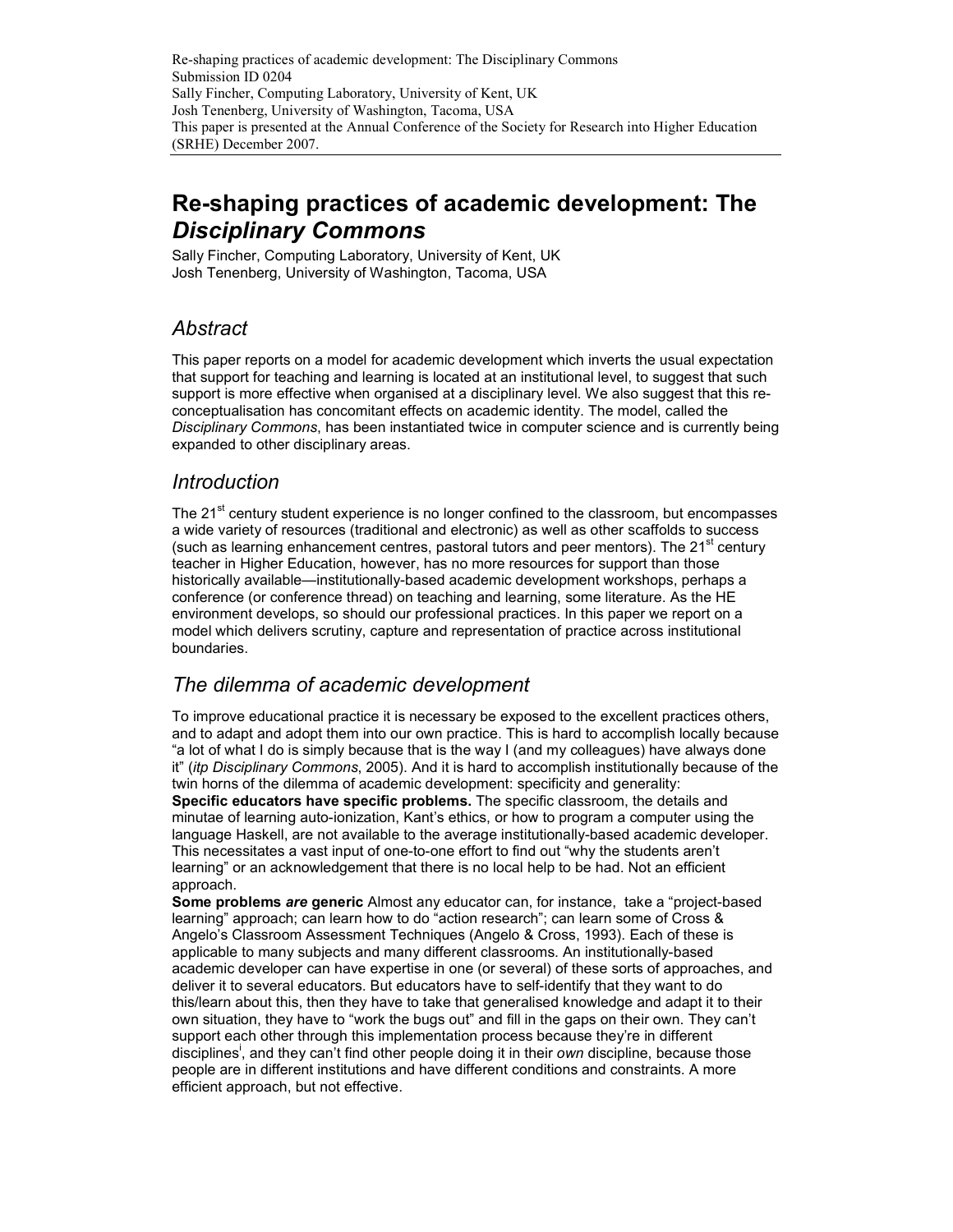### The Disciplinary Commons

In this context, we present a new model of academic development: The Disciplinary Commons. This model has the twin aims to:

- Document and share knowledge about teaching and student learning in the UK.
- Establish practices whereby the scholarship of teaching becomes *public, peer*reviewed, and amenable for future use and development by other educators, in particular by creating a teaching-appropriate document of practice equivalent to the research-appropriate journal paper. (itp Disciplinary Commons, 2005)

A Disciplinary Commons is constituted from 10-20 practitioners sharing the same disciplinary background, teaching the same subject – sometimes the same module – in different institutions. They come together for monthly meetings over the course of an academic year. During these meetings, aspects of teaching practice are shared, peer-reviewed and ultimately documented in course portfolios. Part of the sharing of practice is cross-institutional peer observation of teaching: each member of a Commons observes the classroom teaching of another and is, in their turn, observed.

A course portfolio is a set of documents that "focuses on the unfolding of a single course, from conception to results" (Hutchings, 1998) and is an established method for advancing teaching practice and improving student learning. The purpose of the course portfolio "is in revealing how teaching practice and student performance are connected with each other" (Bernstein, 1998). Portfolios typically include a course's learning objectives, its contents and structure, a rationale for how this course design meets its objectives, and the course's role in a larger degree program. Importantly, they also include evaluations of student work throughout the term, indicating the extent to which students are meeting course objectives and the type and quantity of feedback they are receiving.

As well as providing a forum for sharing practice in a disciplinary community, a Commons also provides as a public deliverable a rich set of contextualised data. Commons portfolios have common form, so facilitate comparison.

## Re-shaping Academic Development

A Disciplinary Commons re-shapes academic development and reflective practice in three key ways:

Professional development: As consistently reported in the research literature (Bernstein, 1998; Hutchings, 1996, , 1998), the critical reflection involved in portfolio construction results in significant and lasting changes to the course under investigation and to practitioners' own subsequent teaching. Of course, this can be undertaken at an individual, or institutional level. However, the practice is enhanced within a Commons where the meetings parallel the critical practices of the fine arts, and studio learning. Donald Schon (Schon, 1990) discusses such mutual reflection on practice as a hall of mirrors, (although he was primarily concerned with the dyadic master-apprentice relationship) where practitioners expose their work to a "coach" and their peers. In a Commons each participant is a knowledgeable expert, skilled in their own practice, there is no "teacher", all meet on equal ground. By exposing Commons participants to practices of scholarly enquiry in this disciplinary forum the breadth of context from which to draw questions and solutions is greatly expanded and teachers are exposed to a greater variety of "reference material" than otherwise possible. Each individual sees their practice reflected in others – and others' in theirs – and inside this "hall of mirrors" learns their way to their own expertise.

[Herbert] Good to find a group where everyone is treated as equal and ownership is shared. Not a common thing in my experiences of HE up to now!

The knowledge shared and created in a Commons is precisely at a scholarly and professional level. Prior to starting their lives within the profession, educators have essentially no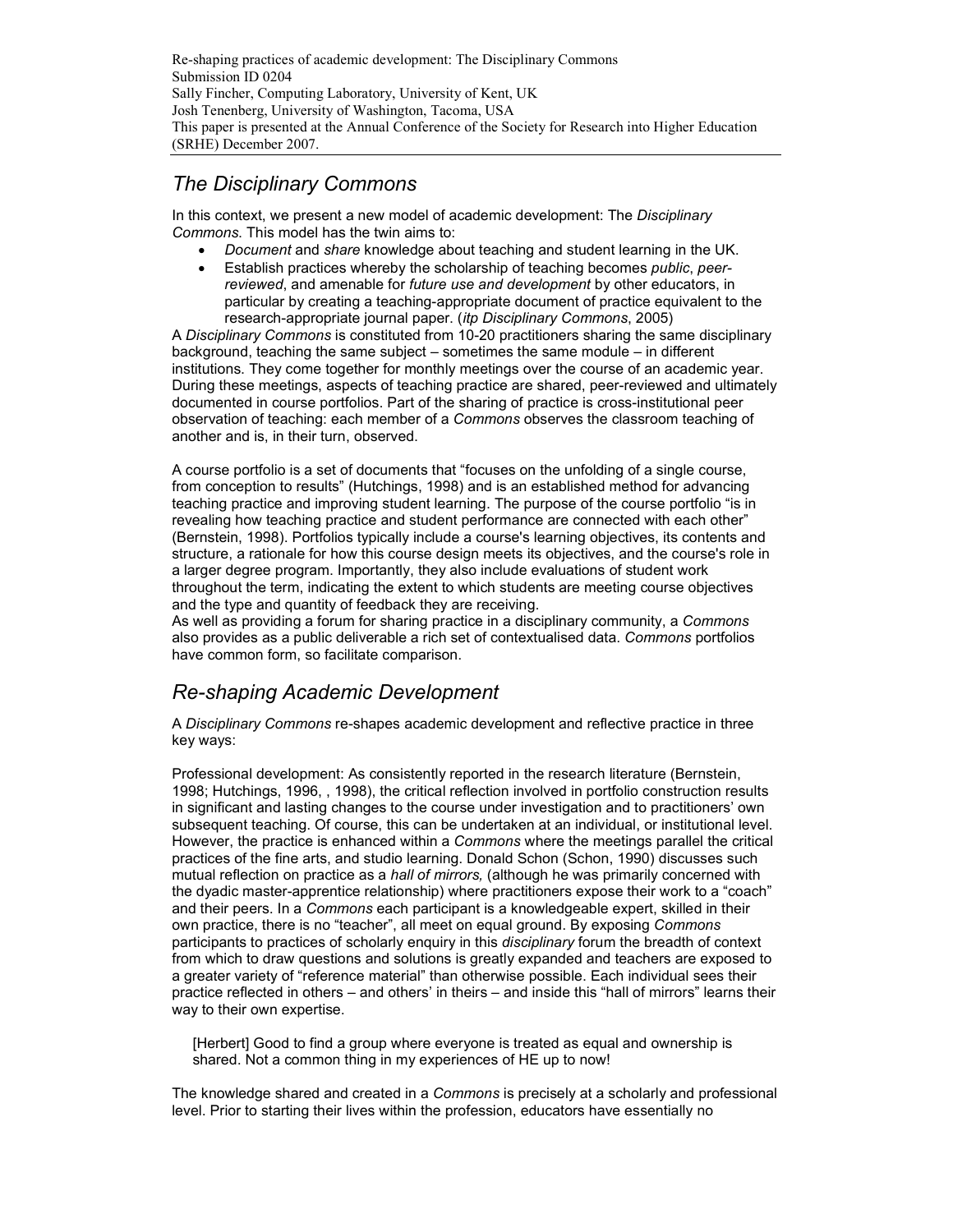experience of what will be their daily tasks. Then, having started, they almost always practice behind closed doors, isolated from the very community of professional colleagues with whom they might (but usually do not) share collective cultural knowledge about how to teach and how to become better teachers. Academic development within the Commons reclaims professionalism and, by vitue of the way it is structured, places individual work in a wider context establishing baseline scholarly reflections. A Commons portfolio is not the product of isolated individual reflection, nor is it presented in a format more suited to the reporting of other sorts of knowledge (research papers): it is contextualised, comparative and collegiate – created and exchanged within a community of peers.

Community development: Although a culture of peer review and discourse is common within research communities it is unusual among teachers, as teaching most often happens in isolation, and research norms of citation and attribution of practice are not widely held. Within a Commons, practitioners gain an unusually deep knowledge of practice in other communities, which facilitates the identification of, and sharing of, "best practices". By adapting key features of research-based activity (externality and peer review) a Disciplinary Commons empowers practitioners. The most common report of participation is that it gives educators "confidence" in their home context; confidence that what they are doing is comparable to other insitutions, and confidence to contribute to Departmental decisions by being able to say – with absolute certainty – "that's not how they do it at institution x" or perhaps "17 other institutions do it this way". This is uncommon knowledge, otherwise only obtainable by having worked within one institution and then moved to another.

[Elizabeth] it's just that the whole thing about meeting other people who are interested in teaching and interested in [this subject], we know more about each other's courses and our views and attitudes than we know about our colleagues that we work with day in and day out.

The unusual practice of cross-institutional peer-observation is a crucial part of this development. It is not a common practice among tertiary educators to observe teaching in someone else's institution. Although peer observation is becoming more common within departments (sometimes within institutions) (Gosling, 2002) it is essentially unheard of between institutions. And when the motivations for observation are examined, this is not surprising. They are, in general, linked to the quality assurance and professional development of the observed teacher. From that perspective there is simply no point in observing practice to ensure the quality of teaching in some other institution, nor any incentive to develop their staff. The power of this practice within a Commons rests precisely on the fact that there is no purpose in undertaking it except to exchange ideas and to be of help to one other. No judgments are passed, no quality mechanisms engaged. Additionally, because the participants are in the same discipline observers easily understand the significance of what is taught.

[Elizabeth] I can still clearly remember the day, more than 20 years ago, the feelings of dread and guilt I had when I walked into my first class as a lecturer. Dread that I wasn't going to be able to control this class, and guilt that I shouldn't really be there in the first place. Over the years the feelings subsided as I gained confidence in my abilities. But one phrase can always bring them back: 'peer observation'. As a necessary and semi-regular part of my job, I view it like a visit to the dentist; painful but soon over. What about the feedback? I ignore positive comments as, "S/he's just being kind". Negative comments support the notion that I should not be in this job. As the observer, I always rate myself unfavourably with the other person. What a wretched business! How can this process be helpful?

[Now] I can approach peer observation differently. It's not meant to 'catch me out'. Whether I'm the observer or the observed, I can investigate teaching from a different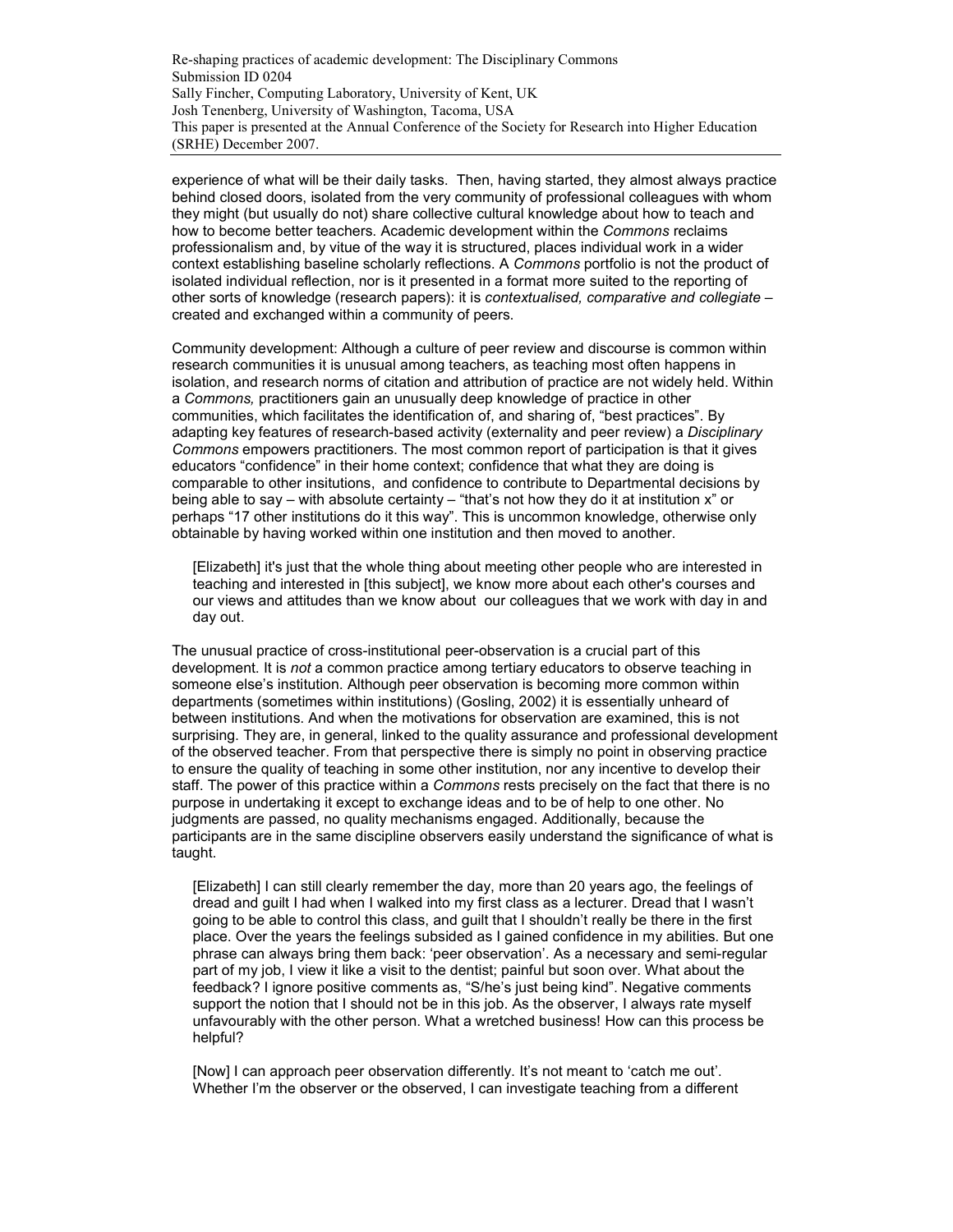perspective to my own. I can see what works, what doesn't and consider alternatives. We can work together. Neither of us is the 'expert'. Instead, we can both learn.

[Daniel] I have never had any externality on teaching – the peer review process, the exposure of ideas, you present ideas and get them hammered down, that's all part of what I do on a day-to-day basis in the research, whereas teaching's something I keep in my pocket, you know? … the thing that kept me going was the fact that I'm getting this externality on the process … This peer review. Those things that characterize good research projects … keeping up in the field, being aware of what other people are doing. I didn't do any of that for my teaching. I do now.

Documentation of practice: Documentation of practice is rare in teaching, and when it does occur it is in non-standard, and therefore, non-comparable forms. Disciplinary Commons portfolios shared a common form, and give participants a persistent, peer-reviewed, documented deliverable. One of the criticisms of the course portfolio approach is that complete examples are isolated (both by institution and by discipline). However the power of the portfolio approach is multiplied when there are several examples available for a single disciplinary aspect: a *Disciplinary Commons* thus acts as a repository and archive, charting and calibrating development over time.

As our professional practices become more complex, our reflective and developmental practices need to be re-examined. The Commons' new collaborative form and co-operative culture is a model that takes disciplinary activity as its focus and adapts key features of research-based activity to bring considerable additional value to academic development.

#### Acknowledgements

Our thanks to the participants in the initial two Disciplinary Commons for their enthusiastic engagement with one another and with their own teaching. We undertook two surveys of all participants and conducted semi-structured interviews with 4 participants from the one Commons and 5 participants from the other. Quotes from this data are included in this paper, identified by pseudonym. Pseudonyms preserve gender.

The Washington State Board of Community and Technical Colleges, the University of Washington, Tacoma (UWT), the Institute of Technology at UWT, and the UK National Teaching Fellowship Scheme all provided critical support to carry out the Disciplinary Commons project. The SIGCSE Special Projects Fund provided funding so that we could spend time together analyzing the project data. And the University of Washington's Helen Riaboff Whiteley Center at the Friday Harbor Laboratories provided the ideal place in which this work could take place. For all of this support we are deeply grateful.

### References

- Angelo, T., & Cross, P. (1993). Classroom Assessment Techniques: A Handbook for College Teachers (Jossey-Bass Higher and Adult Education Series). Jossey-Bass.
- Bernstein, D. (1998). Putting the Focus on Student Learning. In P. Hutchings (Ed.), The Course Portfolio: How Faculty Can Examine Their Teaching to Advance Practice and Improve Student Learning. Washington DC: American Association for Higher Education.
- Gosling, D. (2002). Models of Peer Observation of Teaching. Retrieved 26th April, 2007, from http://www.heacademy.ac.uk/resources.asp?process=full\_record&section=generic&id =200
- Hutchings, P. (Ed.). (1996). Making Teaching Community Property: A Menu for Peer Collboration and Peer Review. Washington DC: American Association for Higher Education.